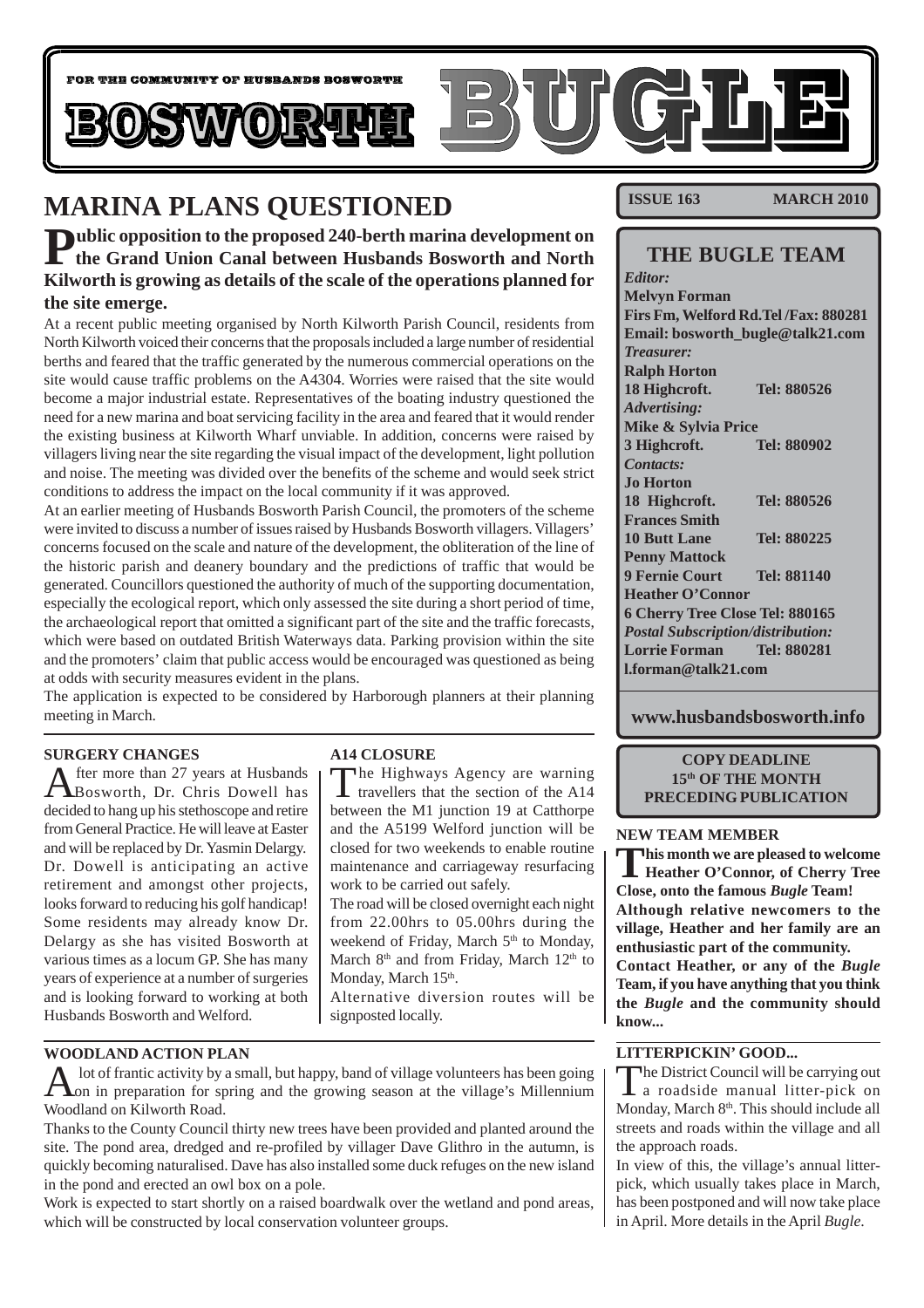### *From Peter Harvey, Hunters Close*

## **POSTBAG**

It was uplifting to read of communities pulling together during the snowy weather. It was therefore a shame that someone felt the need to make a point by vandalising cars. Hunters Close can be difficult to get out of when icy so to ensure my wife, a teacher, was able to get to work she parked her car on Berridges Lane. A number of cars were similarly parked with two wheels on the kerb, leaving plenty of space for pedestrians and the road clear. However, someone felt the need to show their disapproval by keying all cars parked in this manner, leaving untouched vehicles with all wheels on the road.

I hope this person is happy with their vindictive actions and the damage they caused. There are a large number of vehicles similarly parked around the village. Is this person going to carry on with a vigilante crusade damaging other vehicles? The police have been informed and a crime number issued. If the other victims wish to have this information please let us know. Should the perpetrator have any pangs of guilt and wish to make amends, recompense would be appreciated.

What is particularly disappointing is that this was the evening my wife finally, after 15 years, handed over the reins of the Rainbow Unit to three new volunteers.

### *From Susan Bexson, Hunters Close*

In reply to Robert Austin's protest about the ringing of the All Saints' Church bells, I think it would be a great pity to muffle the bells especially on such a joyous occasion as Christmas. I used to live in Church Street, directly opposite the churchyard and was always delighted to hear the bells at any time, especially during the bell-ringers' practice session. Religion apart, the pealing of church bells is a symbol of our heritage and one of the few sounds left which, although loud, is not electronic!

### *From David Staples, Honeypot Lane*

I felt the somewhat vituperative letter about the bells on Christmas Eve warrants a reply. Firstly, I have some sympathy for the writer's children being awoken by the bells. But let's consider the bells. It's been a tradition for many centuries that the bells be rung on Christmas Eve, not just to alert people coming to church but also to announce to the wider public that Christians are proclaiming the birth of Christ. There is a long tradition of ringing bells for major festivals, both Christian and non-Christian. We live near a farm. We were aware when we bought our house that farming activities sometimes produce noisome smells. Was your writer aware, living next to a church, that bells may be rung on occasion? Lastly, is being a Christian and a Good Neighbour mutually exclusive?

### *From Someone happily living within earshot of the Bells!*

Who would move to an address with 'Church' in the title if they weren't prepared to put up with bells ringing? Bells are a part of rural England's heritage and a lovely part of the countryside we live in. I love to open my windows so that I can hear them whatever time of day they peal. So, Mr. Anti-Bells of Church Street, move again if you don't like it - somewhere a long way from a church with bells!!!!

### *From David Horton, High Street*

I am writing to express my support for the marina development at North Kilworth. As a local resident and businessman I believe it will provide a much needed local attraction, encouraging new visitors to the area, create new job opportunities and amenities for local people. I believe it would be an excellent way of keeping our canals alive, a way of educating people about our industrial heritage, something we should all be proud of. We could lose out so much if our local history disappeared.

The planned leisure facilities, recreational areas and landscaped walks would encourage local people to get outside and active in our countryside. This is surely something that readers of the *Bugle* would wish to encourage and support? Is it not places like the proposed marina that give people pride in their village? Without new developments like this all we will have is a bunch of houses, no community, nowhere for people to meet, nowhere to enjoy. This development would also compliment the 200<sup>th</sup> anniversary of the completion of the Grand Union Canal's link to Market Harborough.

### **CRIME FILE**

**Countryside Watch Co-ordinator Henry Whatley 0116 222 2222 Ext. 3875 Neighbourhood Watch Co-ordinator Marion Lewis 0116 2483871 NW Community Scheme No. 2123 Local Beat Team PC 1959 David Venables PC 500 Andy Smalley PCSO 6126 Tim Harwood PCSO 6636 Ray Wells Voicemail Service 0116 2485675 Rural & Countryside Liaison Officer PC 1010 Chris Hill CRIMESTOPPERS FREEPHONE 0800 555111**

## **WATCH WORD**

*THE NEIGHBOURHOOD WATCH SCHEME WITHIN HUSBANDS BOSWORTH*

### **LOCAL CRIME SCENE**

 $\blacksquare$  High value fixtures and fittings were stolen overnight from a new-build site in Kimcote ■A phone left charging in a car parked in Gilmorton was stolen

■Burglary to a dwelling in North Kilworth. A rear window was forced and property stolen !Burglary to commercial premises near North Kilworth. The intruder entered through an insecure door and property was stolen from a staff changing room

!Burglary to an insecure shed at a farm in Gumley. The thieves stole a quantity of high protein animal feed blocks

■A secure storage unit on a building site near South Kilworth was broken into. A padlock was cropped and power tools stolen ■A burglary to a dwelling in Station Road in North Kilworth. The front door was forced and property was stolen from inside. !Horse mane and tail plaiters are still operating locally. Report any incidents.



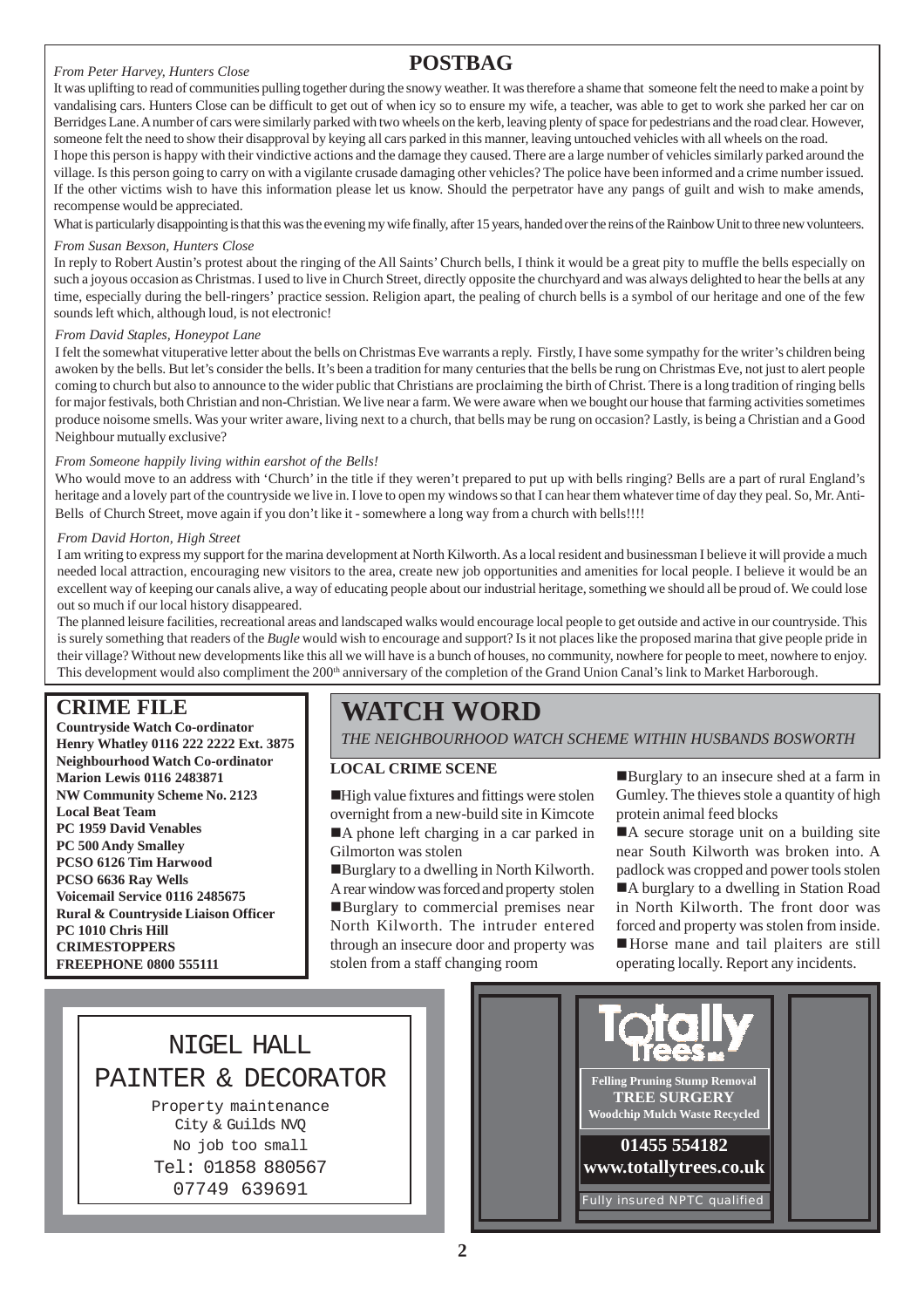## **BOSWORTH IN FOCUS**

*A ROUND-UP OF LOCAL NEWS*

### **CHARITY FAIR FOR MUMS...**

Solve your Mother's Day present problems at a Mother's Day Fair on Saturday, March 13th at South Kilworth Village Hall from 3.00pm - 7.00pm.

Your mum can enjoy a massage, a manicure or even a make-over, while having her complimentary tea and cake. In the meantime take the time to browse a wide selection of flowers, jewellery, chocolates, silk scarves and fair-trade goods to find that perfect Mother's Day present - and it's all in aid of the Kilworth Challenge! So, treat your mum to an afternoon of luxury and buy her that unique gift. She might even win a fabulous prize in the raffle...

Only £3 entry and children are FREE.

*VILLAGE HALL BOOKINGS Sue Dhillon 881251 CHURCH HALL BOOKINGS Janice Staples 880668 SPORTS PAVILION ENQUIRIES Audrey Marlow 880316*

## **LOCAL NEWS**

**IProposals to erect seven, 400ft high** wind turbines near **Kelmarsh** have been put before Daventry planners. The scheme is promoted by energy company, E-ON, which claims that the electricity generated would power 8,000 homes. Campaigners opposed to the scheme are concerned that it will have a detrimental impact on the nearby Naseby battle site. !Harborough District Council has the best recycling rate in Leicestershire according to a recent Defra report. Last year **Harborough** recycled 53.7% of waste collected; up from 50.61% the previous year, and ranked third in the East Midlands, after North Kesteven and East Lindsey in Lincolnshire.

П

П

### **MASTER CLASS**

The fabulous Vida Guitar Quartet are giving a recital at the Village Hall on Friday, March 19th at 8.15pm. The line-up includes village resident Mark Ashford, who is also head of guitar at the Birmingham Conservatoire of Music. The quartet have recently released their debut CD *'Love the Magician',* which was given a fantastic 4½ stars out of five in February's edition of *Classic FM* magazine. The evening will have a very Spanish theme, including Bizet's scintillating *'Carmen Suite'* and Falla's dynamic ballet *'El Amor Brujo'*. Tickets; £8 (£6 cons.)

For tickets please call 01858 881330 or email mark.ashford@vidagq.com

### **HAVE YOUR SAY...**

The next Harborough District Council *'Have Your Say'* open forum will be on Wednesday, March 31<sup>st</sup> at Gilmorton Village Hall starting at 7.00pm.

This is your opportunity to quiz council officials, your councillors and the police team about local issues that concern you and your community.

The agenda includes a discussion about Harborough's recently announced funding for community-related projects, the role of Voluntary Action South Leicestershire and local policing matters.

Contact Rachael Abbott on 821228 for more information.

### **ANOTHER SCAM ALERT...**

## **FUNDING SPORTS PROJECTS**

Talented athletes who need help to develop their ability or organisations wanting to set up sports-related projects are being urged to apply for local authority funding.

Harborough District Sports and Activity Alliance (HDSAA) is urging clubs, groups or individuals to apply for grants to develop ideas for sports and physical activity in the district.

Budding or talented athletes, sportsmen and sportswomen can also bid for funding to help with training or travelling costs.

The aim is to develop ideas and create more opportunities for sport and activities, as well as nurture local talent. One-off grants of up to £250 per person or group are available. Applying is easy - simply contact:

Harborough District Council's Sport and Health Development Officer,

Marianne Boyle on 01858 828282 or e-mail: m.boyle@harborough.gov.uk

for an application form or for more information go to

www.harboroughsport.co.uk/funding.php

### **BUS CHANGES**

The S59 bus service between Northampton and Market Harborough, via Welford, looks likely to be reduced as part of Northamptonshire County Council's cost-cutting spree. The route, which currently operates seven return journeys a day will be reduced to three per day.

We've recently come across yet another bank card scam, which although a lot less technical than most, still has the same result of separating unwary victims from their cash.

A thin sliver of rigid plastic is inserted into the card reader slot. The plastic, which has a crude barb cut into it, is taped into position out of sight inside the slot. An innocent victim comes along, inserts a card and a transaction is carried out normally. However, the card can't return because it is hooked back by the barb. At this point a 'helpful' passer-by suggests that this is a common glitch and the customer only needs re-enter his PIN whilst the Good Samaritan holds down the CANCEL and ENTER keys. After a few attempts with no success the customer goes to report the problem to the bank. The criminal quickly pulls out the plastic trap, retrieves the card, re-inserts it, enters the PIN and robs the account.

If your card is withheld don't accept any offers of help - report it immediately to the bank.

DIANE E. HALL Beauty Therapist CIBTAC ITEC CIDESCO qualified Full range of luxury treatments in tranquil surroundings Facials, body treatments, manicure, pedicure, waxing, tanning *Stockist of Susan Molyneux products* Brochures and Gift Vouchers available Tel: 01858 880567 or 07732 571714

. . . . . . . . . . . . . .

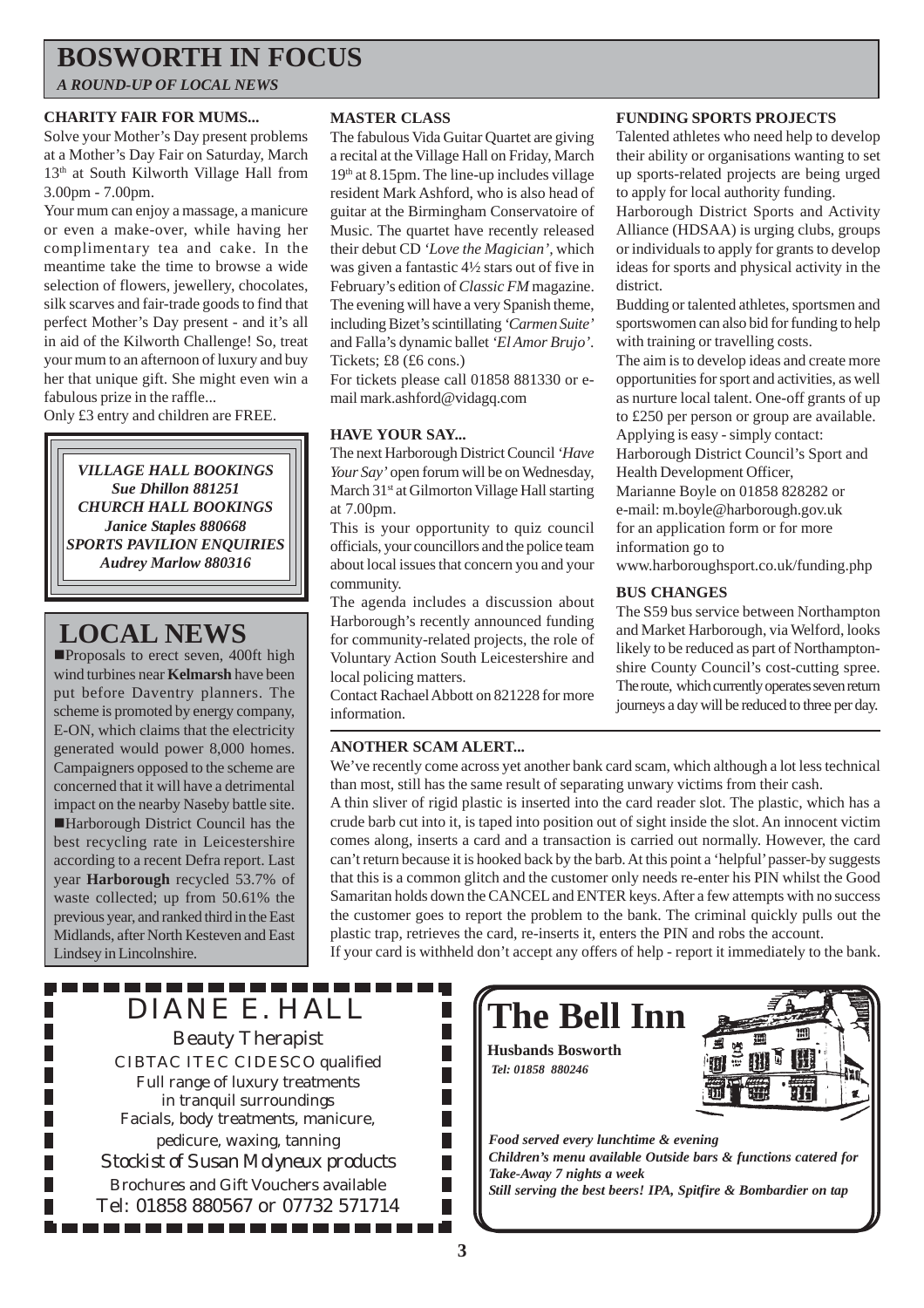## **SCHOOL REPORT** *HUSBANDS BOSWORTH C. of E. PRIMARY SCHOOL*

### **FOBS NEWS**

A big thank-you to all those who donated for the last *Bag 2 School* collection in November. We raised another £352 for FOBS funds.

The next Bag 2 School collection will be on Saturday, May 22nd , so start sorting out your old clothes, linen and soft toys!

### **A date for the diary....**

This year's Safari Supper will be on Saturday, June 19<sup>th</sup>. Tickets will be on sale in May.

For more information please contact Julie Dean on 881457.

### **CARE IN DIETING FOR WEIGHT LOSS**

Physical and physiological changes can occur if inadequate food or water is provided when dieting . The body enters 'starvation mode', and reserves food whenever it is eaten. As fat needs to be broken down to glycogen and finally glucose for the brain, during dieting the body protects its fat stores. Instead it uses lean muscle tissue. Loss of muscle tissue reduces metabolic rate so fewer calories are needed. Weight loss slows down, as muscle weighs more than fat and the scales read 'loss'. In fact muscle burns fat and keeps metabolic rate high. When muscle is depleted fat will store.

Diet sensibly - keep calories to a reduced, but regular level, eat the right calorific foods and 'essential' fats.

Everyone has a different metabolism so it is important to have the right amount of calories relative to lifestyle. Aim to lose small amounts of weight per week, ie ½lb. which equals a reduction of about 250 calories per day. By increasing exercise, muscle increases, which boosts metabolism and burns more calories. *Nicole Franklin, Reiki Practitioner*

### *BUGLE* **CRACKER**

**Why... do we leave our cars, worth thousands of pounds, on the driveway and fill or garges with useless junk?**

### **SILVER SURFING IN LUTTERWORTH**

Following a successful trial in Market Harborough in 2009, Silver Surfing Internet Workshops, specifically aimed at the over 50's, come to Lutterworth on Monday evenings.

The classes were initiated from a volunteer project run by Emily Keal, of Wells Close, whilst at university. Emily, a freelance product and web designer, found herself spending so much time helping her grandad with his computer that she set up this popular class. A patient tutor, Emily has found the key subjects that the over 50's want to learn. This includes using Google, eBay, shopping online, using market comparison websites and e-mailing. Lutterworth College is the perfect venue for these classes; with 29 computers and a projector the 'students' can work hands-on as each subject is presented. The classes are on Monday evenings and will run from March 1<sup>st</sup> until March 29<sup>th</sup>, from 6.30pm to 8.30pm at Lutterworth College, Bitteswell Road. The cost is £5 per session, to cover costs, payable at the start of each class, or in a cheque for the full term. Places are limited so please telephone Emily on 07540650136 to book your place now.

### **FESTIVAL CALL...**

**Preparations are well under way for Bosworth Festival 2010! This year's event will take place on** Saturday, June 26<sup>th</sup>. As usual, the venue **will be the grounds of Bosworth Hall, by kind permission of Robert and Susan Constable-Maxwell. A host of activities in the Park during the day will be followed by Music on the Lawn, with live group, Hot Property. Entry to the Festival will be £2.50 per person for the whole day.** *Applications for stall-space are now being considered. To register or for more information please e-mail:* **festival@husbandsbosworth.info**

> Ш П П П П

Ш П

П П

### **ACTIVITY GROUPS 2010**

**All Saints Parochial Church Council** Contact: Peter Jones 880741 **Art Workshop** Contact: Ann Saxton 880971 **Badminton Club** Contact: Lorrie Forman 880281 **Beaver Scout Troop** Contact: Andrew Lambert 880922 **Bosworth Belles** Contact: Linda Lawton 880503 **Conservative Association** Contact: Robert Maxwell 880361 **Craft Group** Contact: Tricia Day 880748 **Handbell Ringers** Contact: David Staples 880668 **Historical Society** Contact: Charles Lauder 01162 478430 **1st Kilworth Scouts/Beaver unit** Contact: Andrew Lambert 880922 **Lutterworth African Drumming Group** Contact: Ralph Horton 880526 **Playing Field Committee** Contact: Jennifer Rogers 880401 **Royal British Legion** Contact: Robert Maxwell 880361 **Short Mat Bowls** Contact: Frank Thorp 880003 **Tennis Club** Contact: Jennifer Rogers 880401 **Tower Bell Ringers** Contact: Geoff Armitage 880066

### **MICROWAVE WARNING**

Micro-waved water and other liquids do not always bubble when they reach boiling point. They can actually become superheated and not bubble at all. This superheated liquid may suddenly well up, over-flow the cup or froth up violently when it is moved or when something like a spoon or teabag is put into it. Serious scald injuries to faces and hands are often seen in Accident and Emergency units as a result of these unpredictable 'eruptions'. To prevent this from happening do not heat any liquid for more than two minutes per cup. After heating, let the liquid stand in the microwave for thirty seconds before moving it or adding anything into it.

П

## NORTH KILWORTH WHARF BOAT SERVICES

Station Road, North Kilworth Lutterworth LE17 6JB *Stockists of Calorgas, household fuels & red diesel Local delivery Dayboat hire* Call John & Jane Pugh Tel: 01858 881723 Mobile: 07967 087290

**"Pilates with Matt" New Course Dates Husbands Bosworth Village Hall Intermediate Course Mon. 22nd February - Mon. 29th March Mixed Ability Courses Thurs. 25th February - Thurs. 1st April Fri. 5th March - Fri. 2nd April All newcomers welcome. Please don't be put off by missing a week. It's never too late to join! Call Matt on 07912 368474**

------------

, . . . . . . . . . . . . . .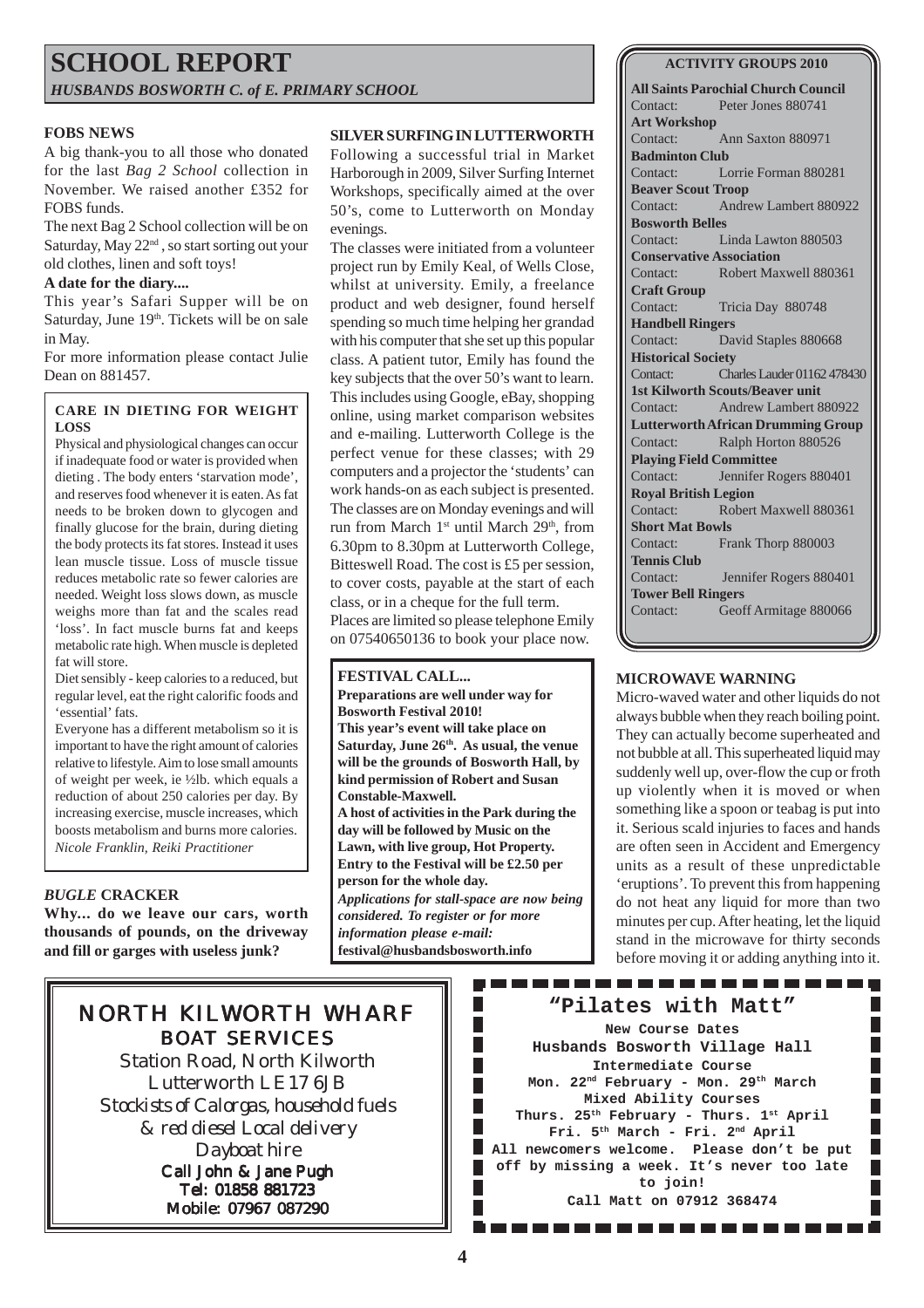**Angela Morgan** Acupuncture, crystal healing, healing workshops Contact: Angie 01455 559975 **Aron Begley** Electrical installation & maintenance Contact: 440196 or 07595363407 **Begley Plumbing & Heating** Plumbing & heating engineer. Contact: Frank Begley 880541 **Chris Begley Building Ltd.** NHBC Registered building contractor Contact: Chris 07748 184659 **Gordon Begley** Building & roofing contractor. Contact: Gordon Begley 880028 **Peter Begley** Building contractors, flat roofing Contact: Peter Begley 880517 **Gary Bennett** Painter & decorator Contact: Gary Bennett 880285 **Cook in Kilworth** Cookery school on your doorstep Contact: Tina Morley 575832 **Croft Farm Bed & Breakfast** AA 4\*\*\*\* accommodation Contact: Jane Smith 880679 **Rob Dargue Carpentry** General carpentry & woodwork Contact: Rob Dargue 07834 872205 **Honeypot Pre-School** Contact: Denise Brant 07805 926872 **Honeypot Lane Bed & Breakfast** Contact: Carolyn Goffe 880836 **Husbands Bosworth Surgery** Contact: Ian Watson 880522 **Languard Ltd.** Weed control, fumigation and thermal insulation. Contact: Will Kay 880898 **Joseph Morris Butchers** High class family butchers Contact: David Morris 575210 **Mike Price Heating Engineer** Oil-fired boiler servicing & repair Contact: Mike Price 880902 **Paul Bolton School of Motoring** Expert driving instruction Contact: Paul Bolton 880115 **Totally Trees Ltd.** Tree surgery and stump grinding Contact: Jacqui Mitchell 01455 554182 **Wharf House Kennels** Kennel and cattery services Contact: Kim McGuigan 880905 **Woodpecker Tree Surgery** All aspects of tree surgery undertaken Contact: Chris Wright 880183

## **TRADE DIRECTORY 2010 ACTIVITY GROUPS**

#### **HISTORICAL SOCIETY**

The next meeting of the Historical Society will take place on Wednesday, March 3rd when Neil Finn of Leicester University will give an illustrated talk on mud and frame building in South Leicestershire. The meeting starts at 7.30pm in the Church Hall, Honeypot Lane.

*The Society's Annual General Meeting will take place on Wednesday, April 7th at 7.30pm, followed by a Blue Badge guide to the Pubs of Northamptonshire.*

### **BOSWORTH BELLES**

It's make your mind up time for the Bosworth Belles ladies social group at their next meeting on Wednesday, March 24<sup>th</sup>.

The meeting will be a True or False evening of tall tales, strange facts, little white lies or great big fibs.

The fun starts at 8.00pm in the Village Hall. Contact Jane on 880542 or Carol on 880218 for more information.

*In April the group will be journeying to Melton Mowbray, where they will tour the Dickinson & Morris's pork-pie making factory.*

### **TENNIS CLUB NEWS**

Get fit this summer! Play tennis on the village courts, now with the added bonus of floodlighting to extend your enjoyment on those long, balmy, summer evenings!

Look out for notification of the Club's Enrolment Evening, which will be in April. New members are always assured a warm welcome.

For more information please contact Jennifer Rogers 880401, Mike Pennington 880455 or Neil Harris 881730.

### **CRAFT GROUP**

The Craft Group meets on the second Wednesday of each month in the Committee Room of the Village Hall. For more information please call Tricia on 880728 or Gail on 880413.

> × ×

> Ė × É r ٠

> п п п п × Î. Ė п É Ē.

П

 $\overline{\phantom{a}}$ 

#### **LUNCHEON CLUB**

The next meeting of the village luncheon club takes place on Wednesday, March 24<sup>th</sup> at Kilworth Springs Golf Club. Diners are asked to meet, as usual, in the bar at 12.30pm. Please call Janice on 880668 to book your place, to arrange transport if necessary or for more information.

*MESSAGE FROM JANICE:* An unusually high number of people who had booked their places failed to turn up for the meal in January. Whilst acknowledging that unexpected problems do crop up, a number 'cried off' at the last minute or simply didn't turn up. Because of the special relationship that the Luncheon Club, and Janice, has with the owners they are prepared to take Janice's final numbers as late as 48 hours before the day. Changes after this cut-off obviously can cause problems. Small variations, up or down, have always been graciously accommodated but large discrepancies, such as in January, simply take advantage of the venue's goodwill.

So, can all diners give *AT LEAST* 48 hours notice if they are not able to get to the meal?

**CHARITY BOOK COLLECTIONS**

**The success of their specialist bookshops means that Age Concern are issuing an urgent appeal for help to replenish their dwindling stocks.**

**The charity is happy to accept donations of clean, quality books and also DVDs, videos, CDs and vinyl records, at any of its shops. The Executive Director of Age Concern, Anthony Donovan, said "I am delighted that the shops are proving so popular. However, their ongoing success is dependent upon donations from the general public."**

**Items can be taken direct to any Age Concern shop or collection can be arranged for larger quantities. Call John Adcock or Peter Ralphs on 0116 2237344.**

## **WOODPECKER TREE SURGERY**

. . . . . . . . . .

All aspects of tree-work undertaken from dismantling large roadside trees to pruning and reshaping small garden trees. We also offer a stump grinding service. Professionally qualified and insured. **For free quotation and advice call Chris on: 01858 880818 www.woodpeckertrees.com ufn**

## COMPLETE CAR CARE

Accident repair specialist Bodywork, dent, scratch and stone-chip repair Servicing, alloy refurbishment, welding MoT repair Valeting, full body polish Parking sensors, handling kits, etc. fitted Call Ben on 07710 024070 Based at Unit 2, Pebble Hall Farm between Husbands Bosworth and Theddingworth

..............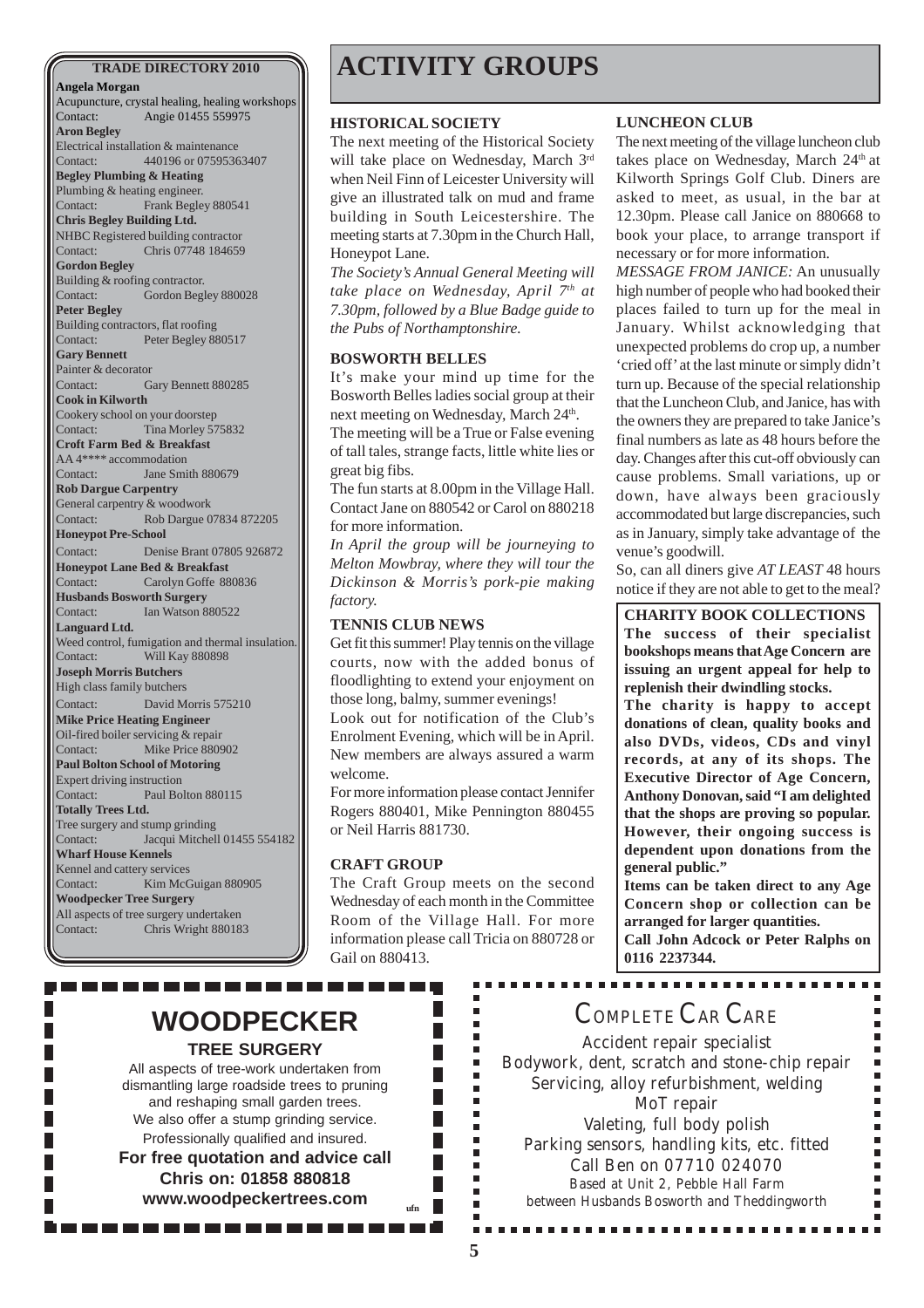## **PARISH COUNCIL NEWS** LOCAL OFFICERS

#### **Report of the Parish Council meeting held on Tuesday, February 2nd 2010. Full Council and 9 members of the public were present. Apologies were received from District Councillor, Brian Smith VISITORS' QUESTIONS**

The Chairman invited the proposers of the new marina at North Kilworth to address the meeting. Discussion took place regarding a number of aspects of the proposal. Council was concerned that traffic generated by the development would cause problems on the A4304. The proprietors of the adjacent wharf business at Kilworth Wharf were worried that the operations at the new site would jeopardise the viability of their business and questioned the need for a new marina in the area. Council members voiced their concerns that the parish boundary's historic line would be lost if the stream was diverted. It was noted that the area of the development extended to nearly 25 acres and, with the nature of the businesses proposed, would represent a major industrial site in open countryside. Council members also questioned the accuracy of the supporting reports, especially the ecological assessment which was only conducted during a short period in one season and the archaeological survey, which omitted one area as being too waterlogged. A number of further issues were raised from the floor and lengthy discussion took place before the Chairman closed the session.

### **CEMETERY**

!Council noted that the borehole was helping to drain the new section of the cemetery but had been overwhelmed by the recent thaw and excessive rainfall. It was agreed to monitor the situation throughout the summer to see if the ground water levels subsided sufficiently.

!Members discussed the cost of burials, with special reference to a recent query for a burial of a former parishioner.

■ Council noted that four memorial trees that had died had now been replaced.

### **PLAYING FIELD**

!Mole activity was noted near the tennis courts. Clerk to contact the molecatcher.

!Council was concerned that resurfacing work had been undertaken in the Scout Hut carpark without prior consent. Concerns were raised about the standard of the work, which being unauthorised may reflect on the Council as owners of the site. Clerk to write to the Scout leader. **ALLOTMENTS**

Work to clear the access pathway alongside the cemetery wall has been carried out. Work to rebuild the wall is expected to start soon.

### **TRAFFIC ISSUES**

!Council agreed to apply for Vehicle Activated Signs to replace the speed camera, which was removed before Christmas.

!Horse warning signs have been erected on Theddingworth Road and Welford Road.

!Clerk to seek further information regarding the Community Speed Watch Scheme following more positive correspondence from the Road Safety Team. **BOSWORTH FESTIVAL 2010**

!Members agreed to fund the provision of toilets and the musical entertainment for the event.

!Council noted that the event is to be Parish Council-led, with the support of the British Legion's local branch.

!Councillor Bill Fletcher and Parish Clerk, Jackie Fletcher, agreed to join the Festival Committee to represent the Council. !In view of the Council's participation it was agreed that the question of insurance liability be clarified.

### **CORRESPONDENCE**

Concerns have been voiced about the condition of the roadside verge outside the Play Area car park. It was noted that this area was within the village Conservation Area. Clerk was asked to contact Leicestershire Highways with a view to installing bollards to deter casual parking on the verge.

### **ANY OTHER BUSINESS**

!Members noted that a recent planning document, sent electronically to them was unopenable. Clerk to contact the County Council.

!The blocked drain at the corner of Butt Lane and High Street had been cleared.

!Clerk was asked to contact Highways regarding additional grit bins. It was suggested that individual roads may be prepared to contribute to their own bins if Highways would provide the grit.

!The poor condition of the footway in Highcroft and School Lane was discussed. Clerk was asked to bring this matter to the attention of Highways.

!Concerns were raised that a memorial tree on the school playing field had been felled to enable the new fencing to be erected.

!Clerk was asked to contact the householder concerning overhanging hedging on the corner of Berridges Lane and Hillcrest Lane.

### **NEXT MEETING**

*The next meeting of the Parish Council will be on Tuesday, March 2 at 7.30pm in the Village Hall.*

# KILTECH DECORATORS Husbands Bosworth

Domestic & Commercial Decorators

## Tel: 07977 889156

### 02476 453238

Free Quotations Decorating since 1966

#### **Husbands Bosworth Parish Council: Councillors**

William Fletcher 880910 (Chairman) Melvyn Forman 880281 Geoffrey Armitage 880066 Patricia Day 880748 Heather O'Connor 880165 Susan Fisher 880026

### **Parish Clerk**

Jackie Fletcher, 13 School Lane, H.B. LE17 6JU Tel: 880910

### **District Councillor**

Brian Smith 10 Butt Lane, H.B. LE17 6LN Tel: 880021 Email: b.smith@harborough.gov.uk



**BUILDING**

## **ROOFING PLASTERING ERVICES EXTENSIONS - ALTERATIONS GENERAL BUILDING**

**For a free quotation please contact James on:**  $\bullet$ **01858 881794 / 07795 810607**

**OHNSON** 

 $\bullet$  $\bullet$  $\bullet$  $\bullet$  $\begin{array}{c} \bullet \\ \bullet \\ \bullet \\ \bullet \end{array}$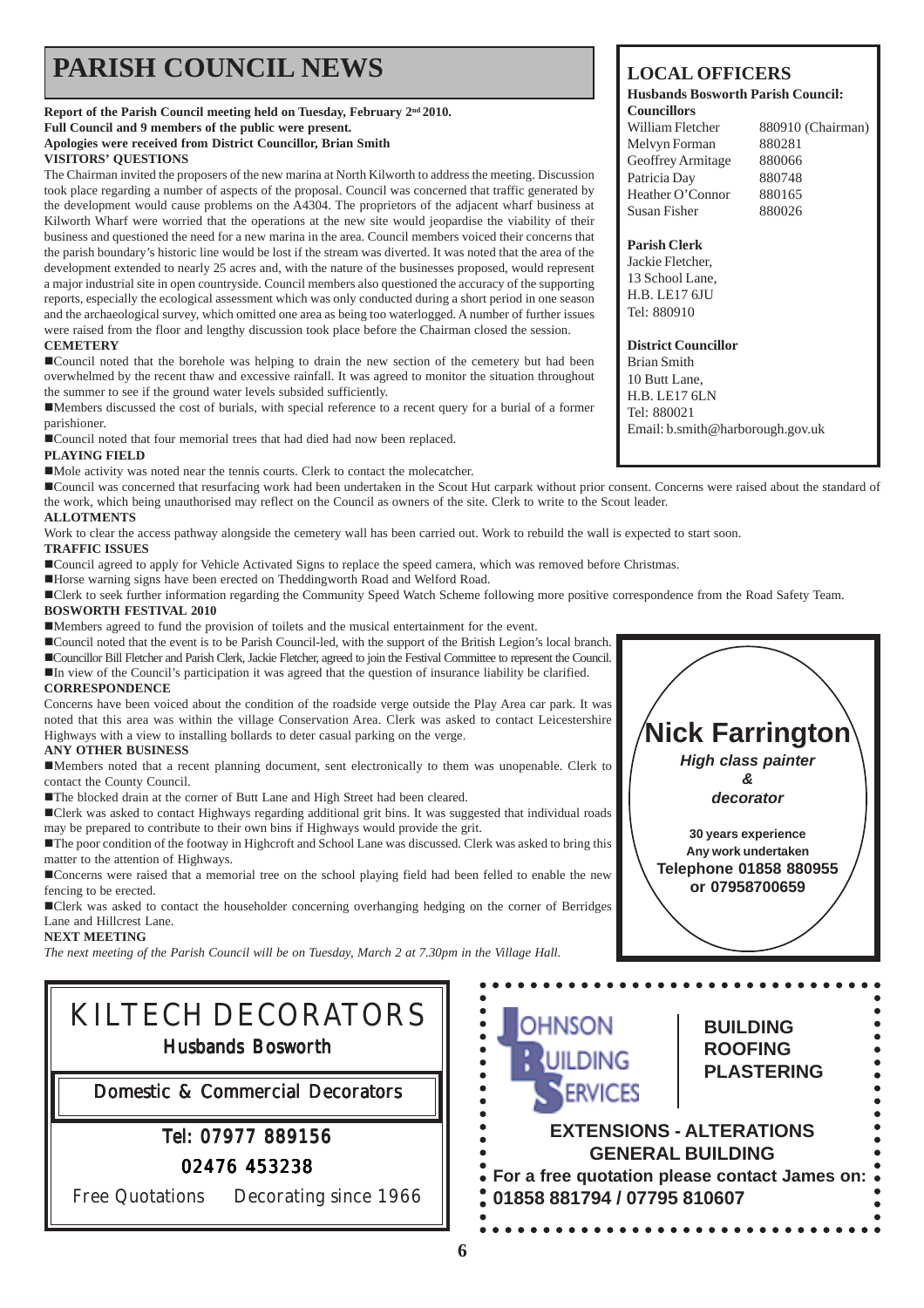## **CHURCH NEWS**

*All Saints Parish Church, Methodist Chapel & St. Mary's Roman Catholic Church*

### **LENT TALKS**

Take the wonderful opportunity during Lent to hear a series of specially invited guest speakers, who will be talking about their favourite book of the Bible and how its content has influenced their walk with God. Each evening will consist of a talk and refreshments, starting at 7.30 pm, and will end with a short night service (Compline).

*Deuteronomy* - Rev. Paula Hollingsworth - Thursday, March 4th - St Peter's, Arnesby **The Psalms** - Rev. Sue Paterson - Thursday, March 11<sup>th</sup> - H. Bosworth Church Hall *The Gospel of John* - Rev. Fred Brodie - Thursday, March 18<sup>th</sup> - St Peter's, Arnesby Jonah - Rev. Mike Harrison - Thursday, March 25<sup>th</sup> - Husbands Bosworth Church Hall For details please contact Rev. Alison Hampton 880351 or Rev. Andrew Rhoades 460150.

### **OPEN THE BOOK**

How handy are you with fabrics, wood or paint? We are looking for help making costumes and wooden props to illustrate Bible Stories in school assemblies. If you are able to help or donate materials please contact Rev. Andrew Rhoades on 460150. Come and have fun at our workshop on Saturday, March 13<sup>th</sup> at All Saints Community Church Hall between 10.00am and 4.00pm where we will be painting props and putting costumes together.

### **CHURCH AGM**

The Parochial Church Council AGM will take place on Tuesday, March 30th at 7.00pm in the church. Anyone is welcome to attend and air their views on church matters.

## **RAVEN FRAMING**

*Do you have a painting, certificate, drawing or similar that you would like mounting and framing? Choice of frame mouldings and mountboards available, or 'specials' can be ordered. Call Nick Raven on 880824 for a quote.*

### **CHURCH SPRING CLEAN**

The annual church spring-clean will take place on Saturday, March 20<sup>th</sup> from 9.30am at All Saints Church. Help get the parish church spick and span again, ready for another busy year! Some basic equipment is available but please bring extra dusters, polish, etc. Refreshments will be served to the workers! Call Lorrie on 880281 for details.

### **WOMEN'S WORLD DAY OF PRAYER**

There will be a special service to celebrate Women's World Day of Prayer on Friday, March 5<sup>th</sup> 10.30am at St. Peter's Church, Arnesby.

Throughout the world over 3 million women will be praying together, focusing on Christian unity. Everyone welcome to attend. Further information from Rev. Alison.



**Altar:** *LENT - NO FLOWERS* **Children's Corner:** *LENT - NO FLOWERS* Call Heather O'Connor on 880165 if you would like to join the Flower Rota

### "CHURCH SERVICES "

### **All Saints Parish Church**

### **MARCH**

- **7 Join with Methodists**
- **14 MOTHERING SUNDAY 10.30am Holy Communion**
- **21 10.30am Holy Communion**
- **28 10.30am Benefice Communion**

*Short Communion every Wed. at 9.15am* **Churchwardens:**

> **Peter Jones 880741 Brian Smith 880021**

### **Vicar:**

**Rev. Alison Hampton 880351 Curate: Andy Rhoades 460150**

### **Methodist Church**

| $\overline{7}$ | <b>Mrs. Jeanne Moore</b>          |
|----------------|-----------------------------------|
| 14             | <b>Mr. Roger Stephenson</b>       |
| 21             | <b>Mr. Gordon Herbert</b>         |
| 28             | <b>Rev. B Kennard (Communion)</b> |

**Services every Sunday 6.30pm. All Welcome**

**Contacts: Rev. Brian Kennard 462889 Senior Church Steward: Mr. A Lloyd Jones 880343**

## **St Mary's Roman Catholic Church**

**Services every Sunday 8.30am.**

**Contact: Robert Constable-Maxwell 880361 Father Owen O'Neil 462359**

## **BOSWORTH GARAGE**

**Vehicle servicing and MoTs Collection & delivery available Personal attention Call Chris on 01858 880580 or 07811 625027**



# Q.C. BUILDING SERVICES LTO NHBC

27 years



Complete building service Specialist in new build Quality renovations & Extensions

**Tel/Fax 01858 463900 Email: pcbuildserv@btinternet.com**

Walton Grange, Bosworth Road Walton, Lutterworth, Leics LE17 5RW